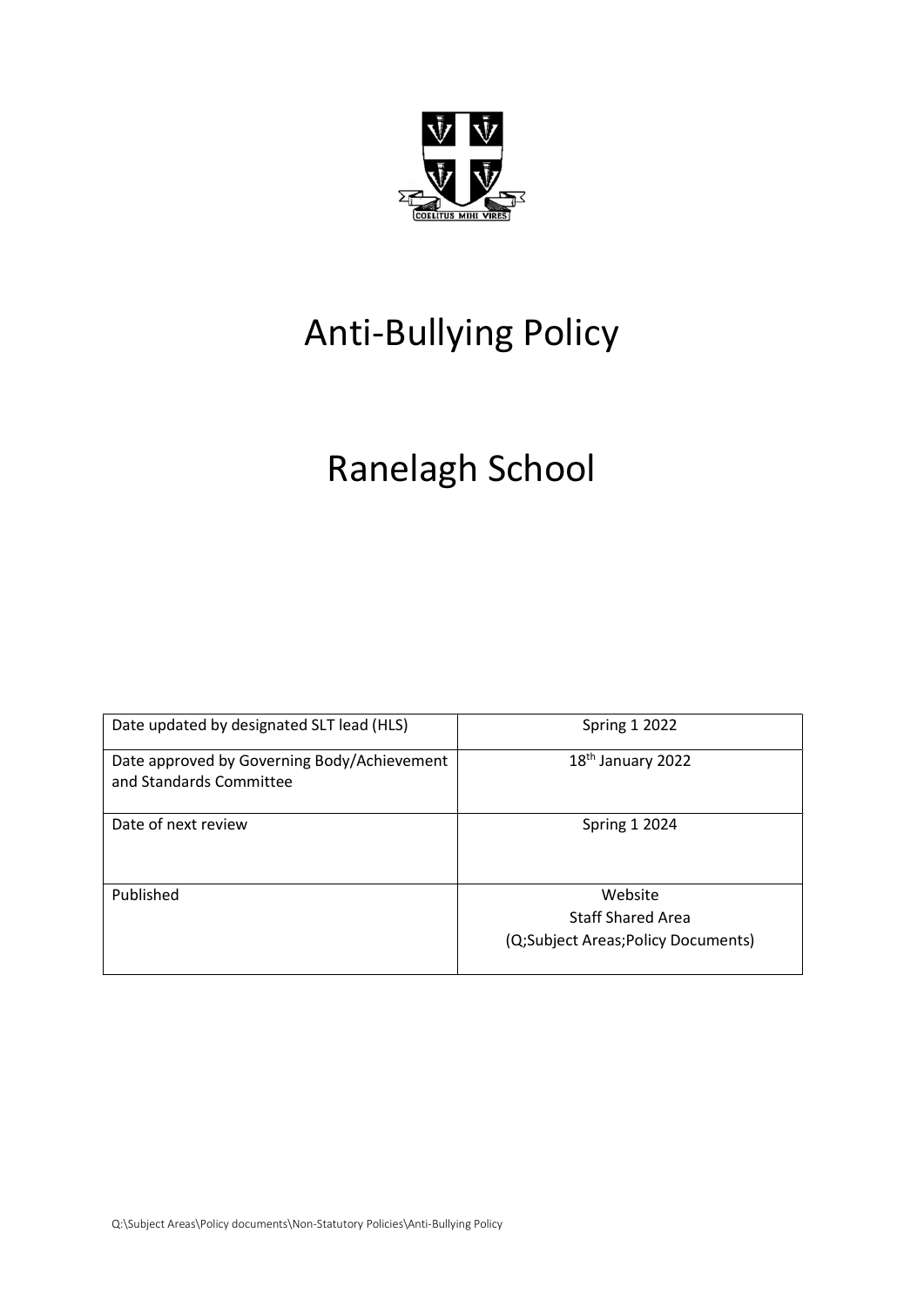### Rationale

As a Church of England school we recognise the importance of educating for life in all its fullness. As part of our commitment to the nurture of wisdom, hope, community and dignity, we understand that kindness, compassion and restorative justice are fundamental to the successful and empathetic management of any instances of bullying at Ranelagh.

Ranelagh is a school where each individual is entitled to and receives respect. The staff, governors, students and parents will work together to create a climate of positive relationships, care and mutual respect, through all aspects of school life. This school is a place where every person has the right to be themselves and to be included in a safe and happy environment. Everyone at our school is equal and should be treated with respect and dignity.

#### Aims and purposes of the policy

Bullying of any kind is unacceptable and will not be tolerated at Ranelagh School. At our school the safety, welfare and well-being of all students and staff is a key priority. We take all incidences of bullying seriously and school will investigate all allegations of bullying, peer-on-peer abuse and all forms of harassment. It is our duty as a whole school community to take measures to prevent and tackle any bullying, harassment or discrimination.

We actively promote the values of inclusion, respect, kindness, love and equality. As a school, we work to ensure that difference and diversity are celebrated across the whole school community. We want to enable our students to become responsible citizens and to prepare them for life in  $21^{st}$ century UK. These values reflect those that will be expected of our students and by society when they leave school and enter the world of work or further study.

We are committed to improving our school's approach to tackling bullying by regularly monitoring, reviewing and assessing the impact of our preventative measures.

### 1. Definition of bullying

Bullying is hurtful or unkind behaviour which is deliberate and repeated. Bullying can be carried out by an individual or a group of people towards another individual or group, where the bully or bullies hold more power than those being bullied.

The nature of bullying can be:

- Physical such as hitting or physically intimidating someone, or using inappropriate or unwanted physical contact towards someone
- Attacking property such as damaging, stealing or hiding someone's possessions
- Verbal such as name calling, spreading rumours about someone, using derogatory or offensive language or threatening someone
- Psychological such as deliberately excluding or ignoring people
- Cyber such as using text, email or other social media to write or say hurtful things about someone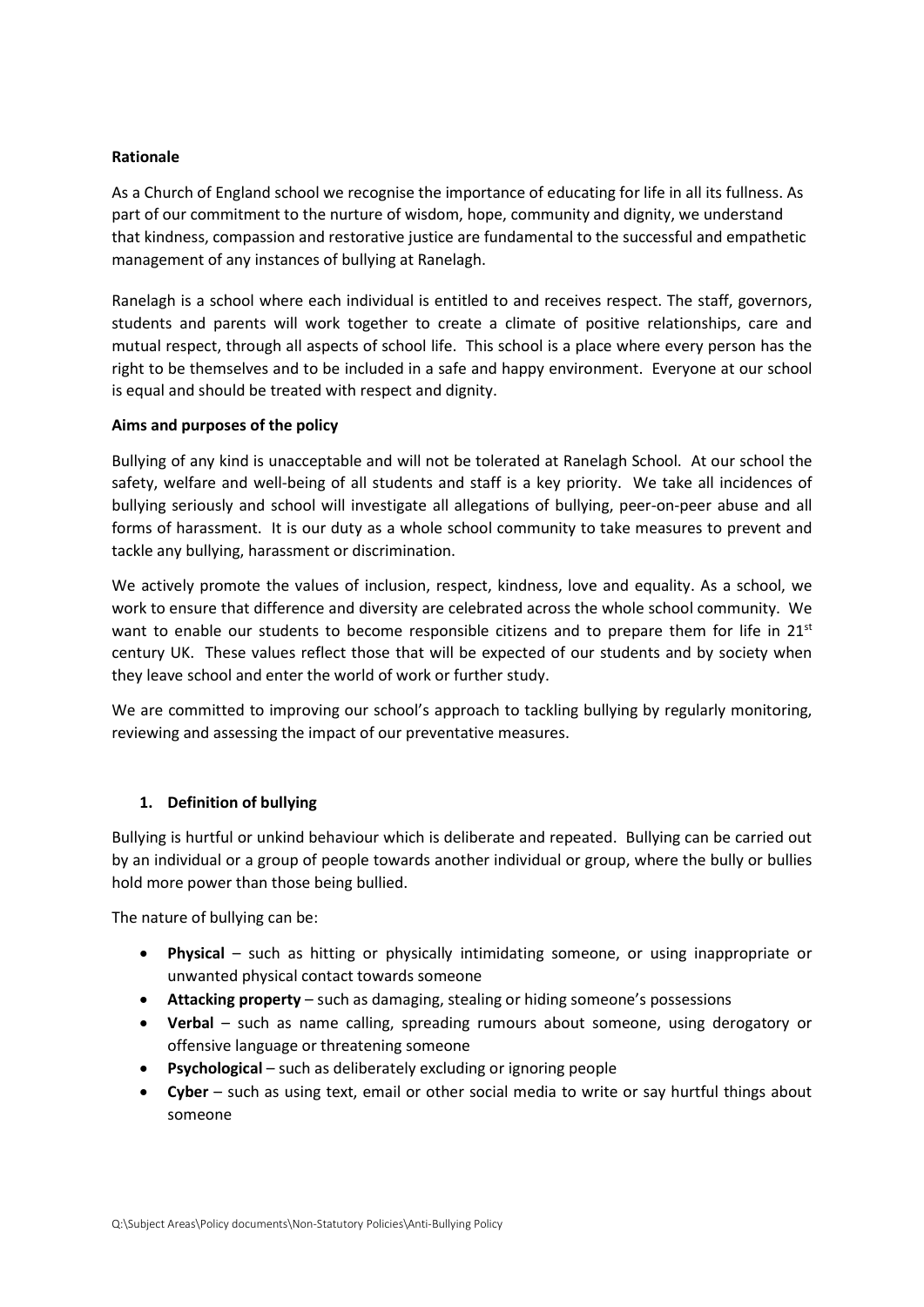Bullying can be based on any of the following things:

- Race (racist bullying)
- Religion or belief
- Culture or class
- Gender
- Sexual orientation (homophobic or biphobic bullying)
- Gender identity (transphobic bullying)
- Special Educational Needs (SEN) or disability
- Appearance or health conditions
- Related to home or other personal situation

No form of bullying will be tolerated and all incidents will be taken seriously.

# 2. Reporting bullying

Students who are being bullied: If a student is being bullied they are encouraged not to retaliate but to tell someone they trust about it such as a friend, family member or a trusted adult. They should report any bullying incidents in school:

- Report to a teacher such as a form tutor, Head of Year, AHT Student Support and Guidance or any other teacher.
- Report to a prefect the form prefects will raise any concerns with the relevant Head of Year and/or the AHT Student Support and Guidance
- Report bullying by emailing the 'Confide' button on the desktop of all computers
- Report to other school staff the school counsellor, Youthline counsellor, Adviza consultant
- Call Childline to speak with someone in confidence on 0800 1111

# Reporting – roles and responsibilities

Students: Students should not take part in any kind of bullying and should watch out for the potential signs of bullying among their peers. Students should never be bystanders to incidents of bullying. If students witness bullying they should support the victim, encourage them to report the bullying and, if possible, accompany them to tell a trusted adult.

Staff: All school staff, both teaching and non-teaching, have a duty to report bullying, to be vigilant to the signs of bullying and to play an active role in the school's effort to prevent bullying. If staff are aware of bullying, they should reassure the students involved and inform the relevant member of the pastoral team.

Senior Staff: SLT and the head teacher have overall responsibility for ensuring that the anti-bullying policy is followed by all members of staff and that the school upholds its duty to promote the safety and well-being of all members of the school community. In addition to the pastoral team, the AHT for Student Support and Guidance is the senior leader responsible for anti-bullying.

Parents and Carers: Parents and carers should look out for potential signs of bullying such as distress, lack of concentration, feigning illness or other unusual behaviour. Parents and carers should tell their child not to retaliate and support and encourage them to report the bullying. Parents and carers can report and incident of bullying to the school either in person, or by phoning or emailing the school office on 01344 421233, enquiries@ranelagh.bonitas.org.uk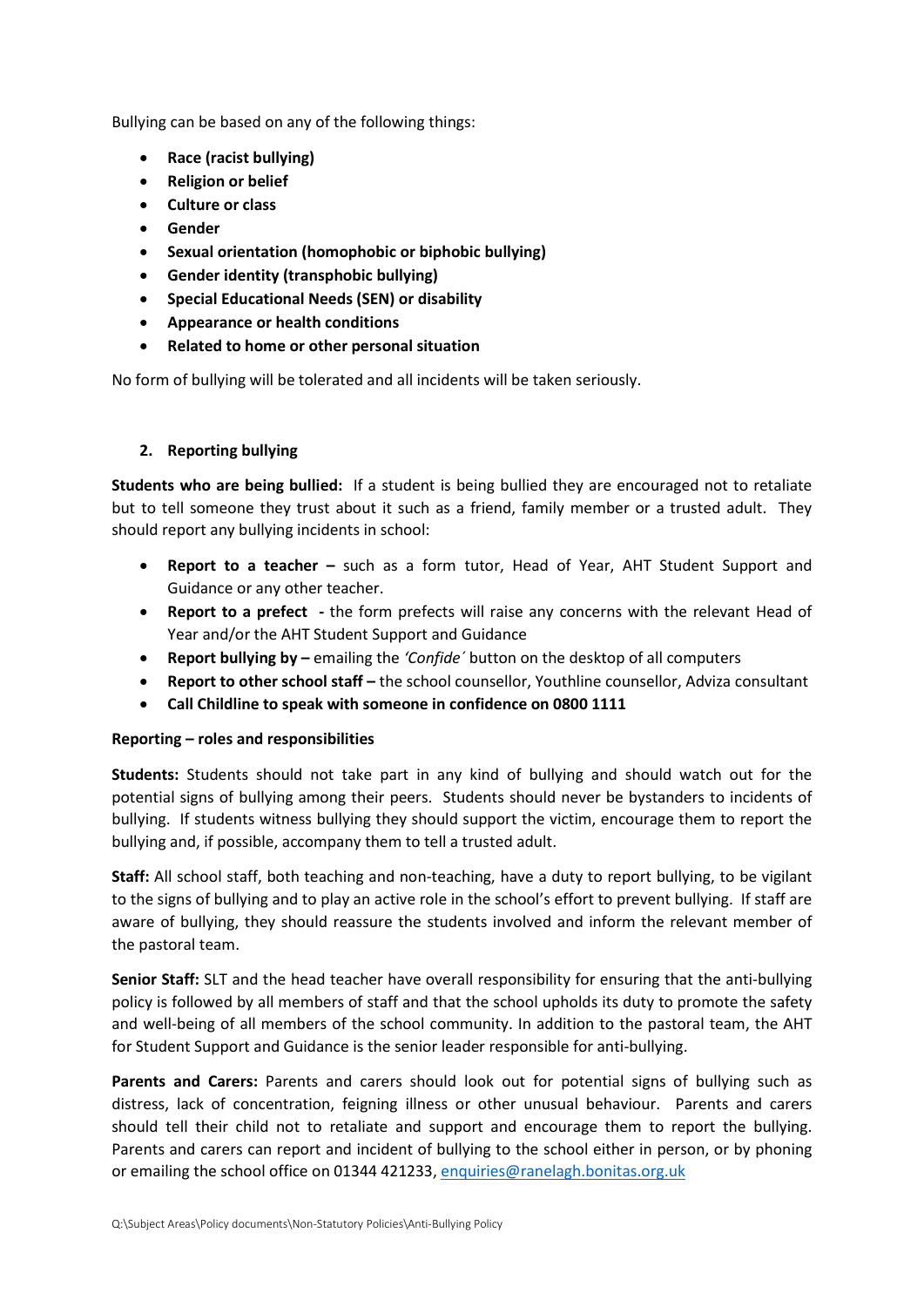# 3. Responding to bullying

When bullying has been reported, the following actions will be taken:

- Staff will thoroughly investigate the report, speaking to all parties and witnesses
- Heads of Year and Senior Leaders will decide an appropriate sanction and ensure a restorative justice approach to resolving the issue, where possible
- Staff will record the bullying on the SIMS reporting system or on CPOMS
- Designated school staff will monitor information recorded on SIMS and CPOMS, analysing and evaluating the results
- Designated school staff will produce termly reports summarising the information, which will be shared with the governing body at the Achievement and Standards Committee meeting
- Support will be offered to those who are the target of bullying from the Head of Year team and the AHT Student Support and Guidance, and through the use of restorative justice following the Christian ethos of the school
- Staff will assess whether parents and carers need to be involved
- Staff will assess whether any other authorities (such as police or the local authority) need to be involved, particularly where actions take place outside of school

# 4. Bullying outside of school

Bullying is unacceptable and will not be tolerated, whether it takes place inside or outside of school. Bullying can take place on the way to, and from school, before or after school hours, at the weekends or during the holidays, or in the wider community. The nature of cyber bullying in particular means that it can impact on students' well-being beyond the school day. Students, staff, parents and carers must be vigilant to bullying outside of school and report and respond according to their responsibilities as outlined in this policy.

### 5. Peer-on-peer abuse

Children can abuse other children, referred to peer-on-peer abuse. This can happen inside and outside of school and online. Staff will receive as regular training on recognising indicators and signs of peer-on-peer abuse. All school staff will be responsible for creating a climate for learning that is safe and inclusive. Staff will challenge all forms of peer-on-peer abuse and will not dismiss comments or behaviours as, "banter, just having a laugh, part of growing up or boys being boys." Staff will ensure that the school's ethos and values are upheld by creating a climate where children reporting concerning behaviour is normalised and being a bystander is not accepted.

### 6. Derogatory language

Derogatory or offensive language is not acceptable and will not be tolerated. This type of language can take any of the forms of bullying listed in our definition of bullying. It will be challenged by staff and recorded and monitored on SIMS and CPOMS. If appropriate, follow up actions and sanctions will be issued to students and staff found using any such language. Staff are also encouraged to record the casual use of derogatory language using informal mechanisms such as a classroom log and will ensure that this information is recorded on SIMS and CPOMS.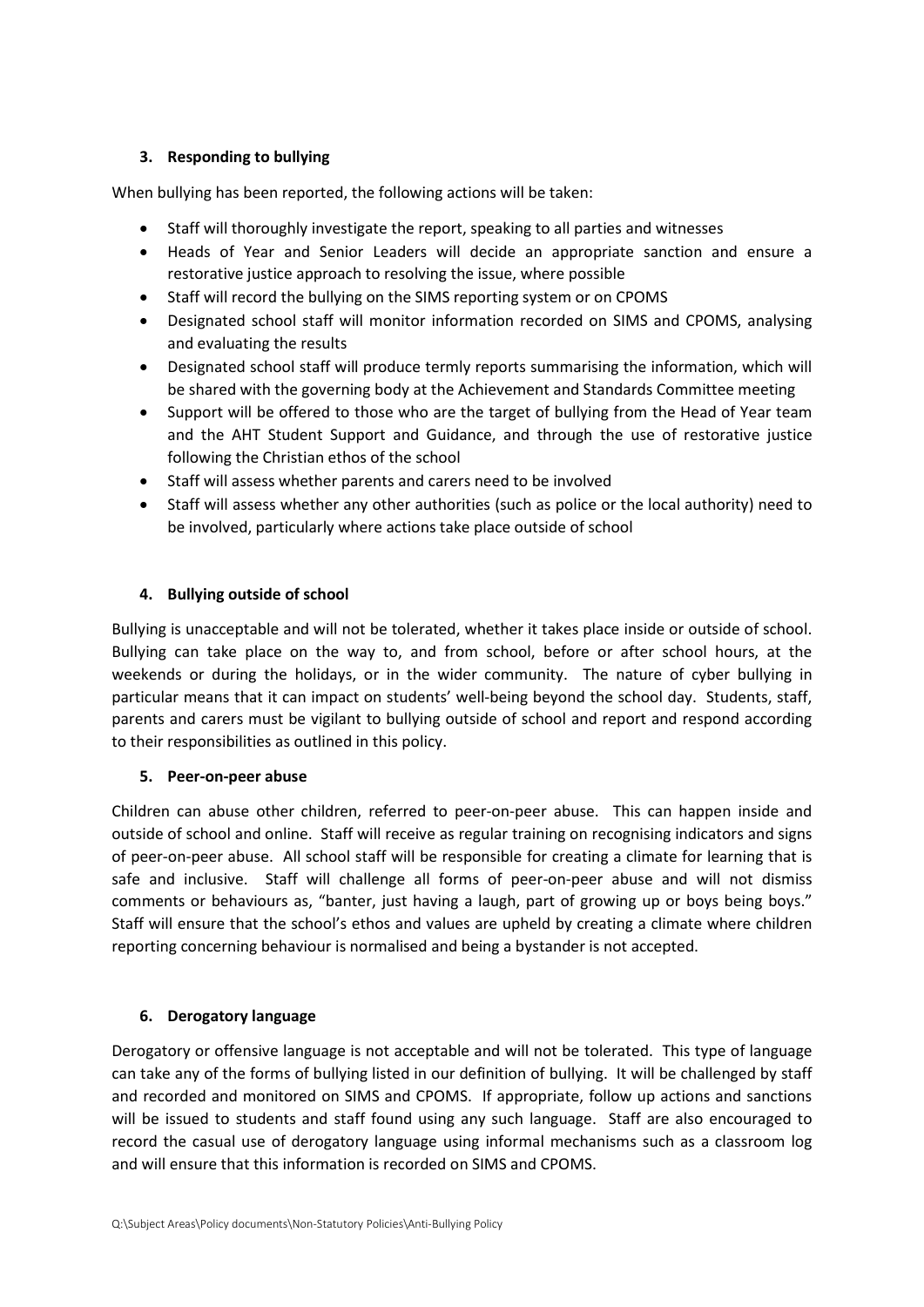# 7. Prejudice-based incidents

A prejudice-based incident is a one-off incident of unkind or hurtful behaviour that is motivated by a prejudice or negative attitudes, beliefs or views towards a protected characteristic or minority group. It can be targeted towards an individual or group of people and have a significant impact on those targeted. All prejudice-based incidents are taken seriously and recorded and monitored in school. The AHT Student Support and Guidance will regularly report any incidents to the Governors' Achievement and Standards Committee.

# 8. School initiatives to prevent and tackle bullying

We use a range of measures to prevent and tackle bullying including:

- The PAL programmes of study include opportunities for students to understand about different types of bullying and what they can do to respond and prevent bullying
- Tutor time provides regular opportunities to discuss issues that may arise in class and for form tutors to target specific interventions
- Whole-school and section assemblies help raise students' awareness of bullying and derogatory language
- Difference and diversity are celebrated across the school through diverse displays, books and images. The whole school participates in events including Anti-bullying week, Holocaust Memorial Day, Pride History Month, Black History Month, Transgender Day of Visibility, Mental Health Awareness Week
- The school's Christian ethos and values of equality, empathy and respect are embedded across the curriculum to ensure that the school is as inclusive as possible
- Stereotypes are challenged by staff and students across the school
- Restorative justice is used by the pastoral team to provide support to targets of bullying and those who show bullying behaviour
- Working with parents and carers to tackle bullying where appropriate

# 9. Training

The AHT Student Support and Guidance is responsible for ensuring that all school staff, both teaching and non-teaching, receive regular training on all aspects of the anti-bullying policy. Termly safeguarding updates are used to train staff to spot the signs of peer-on-peer abuse, sexual violence, harassment and sexual harassment. All staff are trained to record bullying incidents, peer-on-peer abuse and harmful sexual behaviours on SIMS or CPOMS to be dealt with immediately by the pastoral and safeguarding team.

# 10. Monitoring and reviewing

The AHT Student Support and Guidance is responsible for reporting termly to the governing body, (and the local authority where applicable) on how the policy is being enforced and upheld. The governors in turn are responsible for monitoring the effectiveness of the policy via the termly report and by in-school discussions between the designated safeguarding governor and the AHT Student Support and Guidance.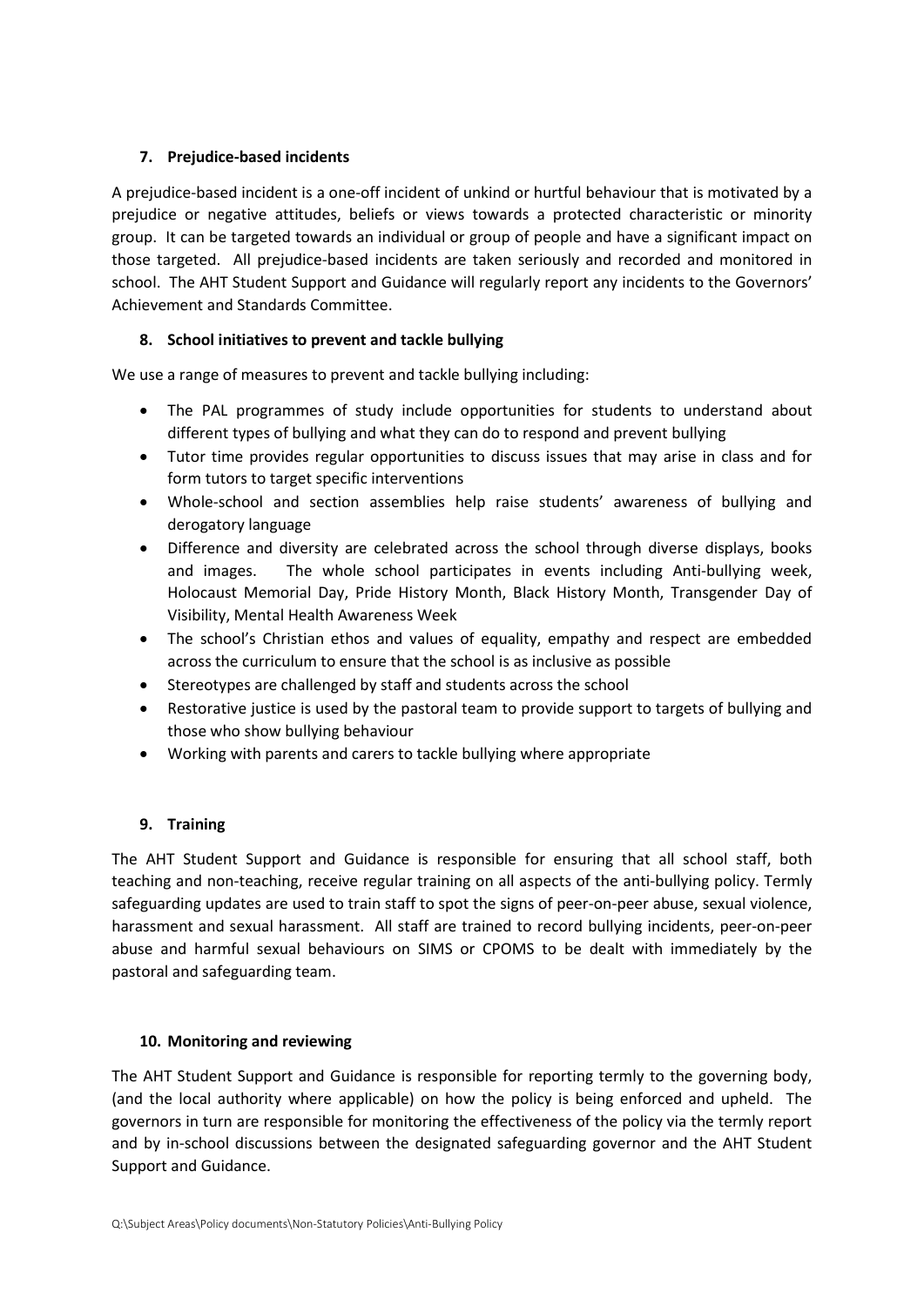# Appendix One

# Student-friendly Anti-Bullying Policy

## Ranelagh School statement on bullying

Ranelagh is a school where each individual is entitled to and receives love, empathy and respect. The staff, governors, students and parents will work together to create a climate of positive relationships, care and mutual respect, through all aspects of school life. This school is a place where every person has the right to be themselves and to be included in a safe and happy environment. Everyone at our school is equal and should be treated with dignity, respect and love.

### What is bullying?

Bullying is hurtful or unkind behaviour which is deliberate and repeated. Bullying can be done by one person or by a group of people towards another person or a group of people, where the bully or bullies hold more power than those being bullied.

### What does bullying look like?

Bullying can be:

- Physical like hitting or threatening to hit someone, kicking, shaking, biting, hair pulling etc.
- Touching someone inappropriately or without their consent
- Making sexual comments
- Unwanted behaviour of a sexual nature that can happen online and offline, in and outside of school
- Sexual violence, sexual harassment, causing someone to engage in sexual activity without consent
- Upskirting
- Initiation or hazing type behaviours and rituals
- Calling someone names or spreading rumours or gossip about someone
- Stealing, hiding or damaging someone's property
- Deliberately ignoring someone or leaving them out
- Sending hurtful or unkind texts, emails or online messages to or about someone

Remember that bullying isn't just physical and it can happen outside or inside school. If someone is deliberately and repeatedly being hurtful or unkind towards you or someone else, whatever that looks like or for whatever reason, it is bullying.

### What kinds of bullying can happen?

Bullying can be based on any of the following things:

- Race or ethnicity (racist bullying)
- Religion or belief
- Culture or family background
- Gender (sexist bullying)
- Sexual orientation (homophobic or biphobic bullying)
- Gender identity (transphobic bullying)
- Special education needs or disability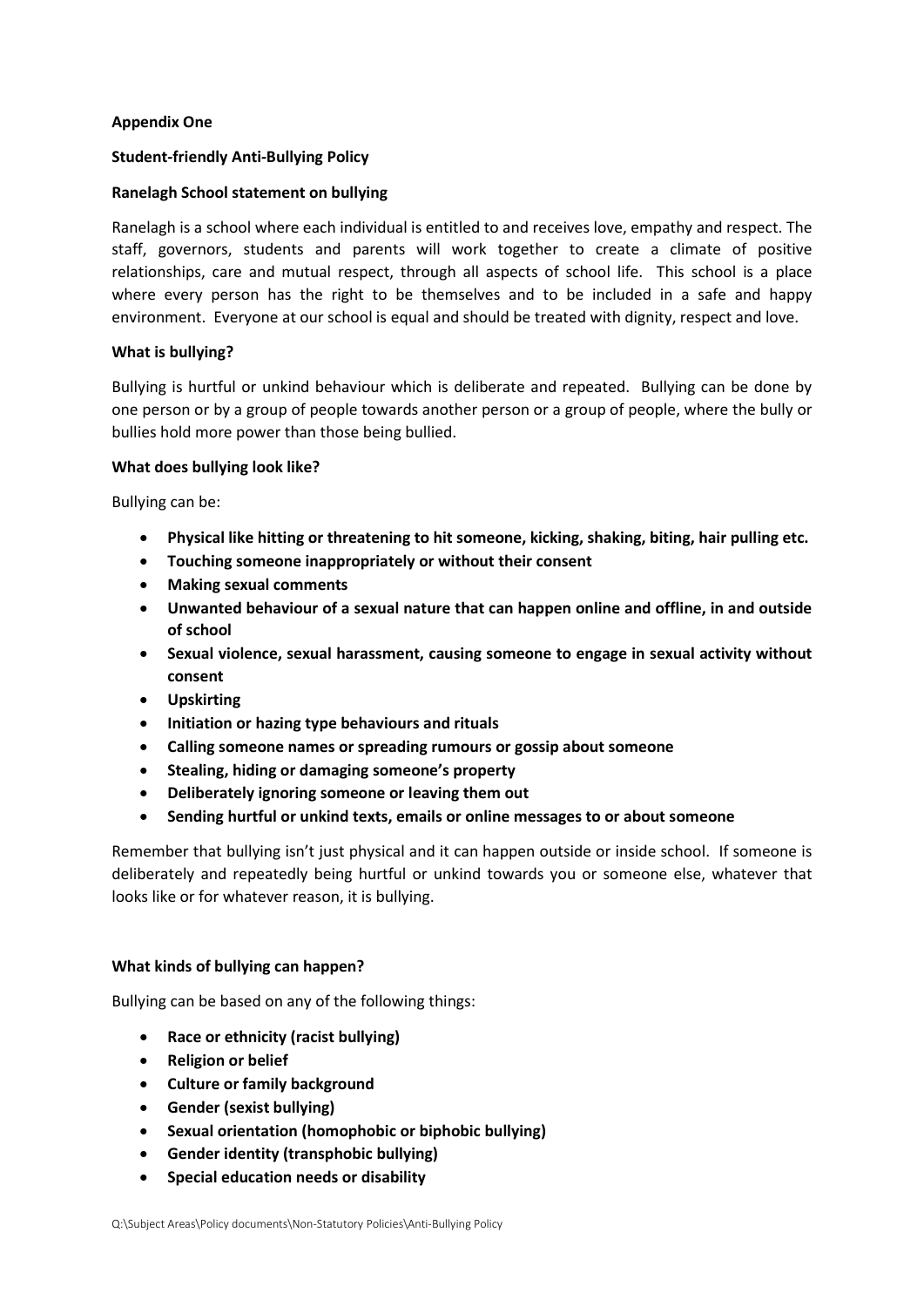- Appearance or health condition
- Home or other personal situation

Not every type of bullying is on this list. If someone is deliberately and repeatedly being hurtful or unkind towards you, or whatever reason, that is bullying.

#### What should I do if I'm being bullied or someone else is being bullied?

It is really important to report bullying. It won't make the situation worse and it will help to stop the bullying whether it is happening to you to someone else. If you know that someone is being bullied, try to reassure and support them, tell them that what is happening is wrong and help them to tell a trusted adult. There are many different ways to report bullying:

- Tell a teacher, your form tutor, your head of year, the AHT Student Support and Guidance, any other teacher or member of the support staff
- Report it to a prefect who can be found in the form rooms before morning registration
- Report it to other school staff such as the school counsellor or the Adviza worker
- You can also report bullying by emailing the 'Confide´ button on the desktop
- You can call ChildLine at any time for free on 0800 1111 to speak to a counsellor. Remember your call will be confidential which means they will not tell anyone else about what you have said

School staff will make sure that the bullying is recorded and taken seriously and will follow up to support you or the person being bullied. They will also act to sort out the situation with the bully and any others involved. The school will issue sanctions where necessary which can include fixed term exclusions, and possible permanent exclusion. The school will always seek to resolve the issue by using restorative justice methods.